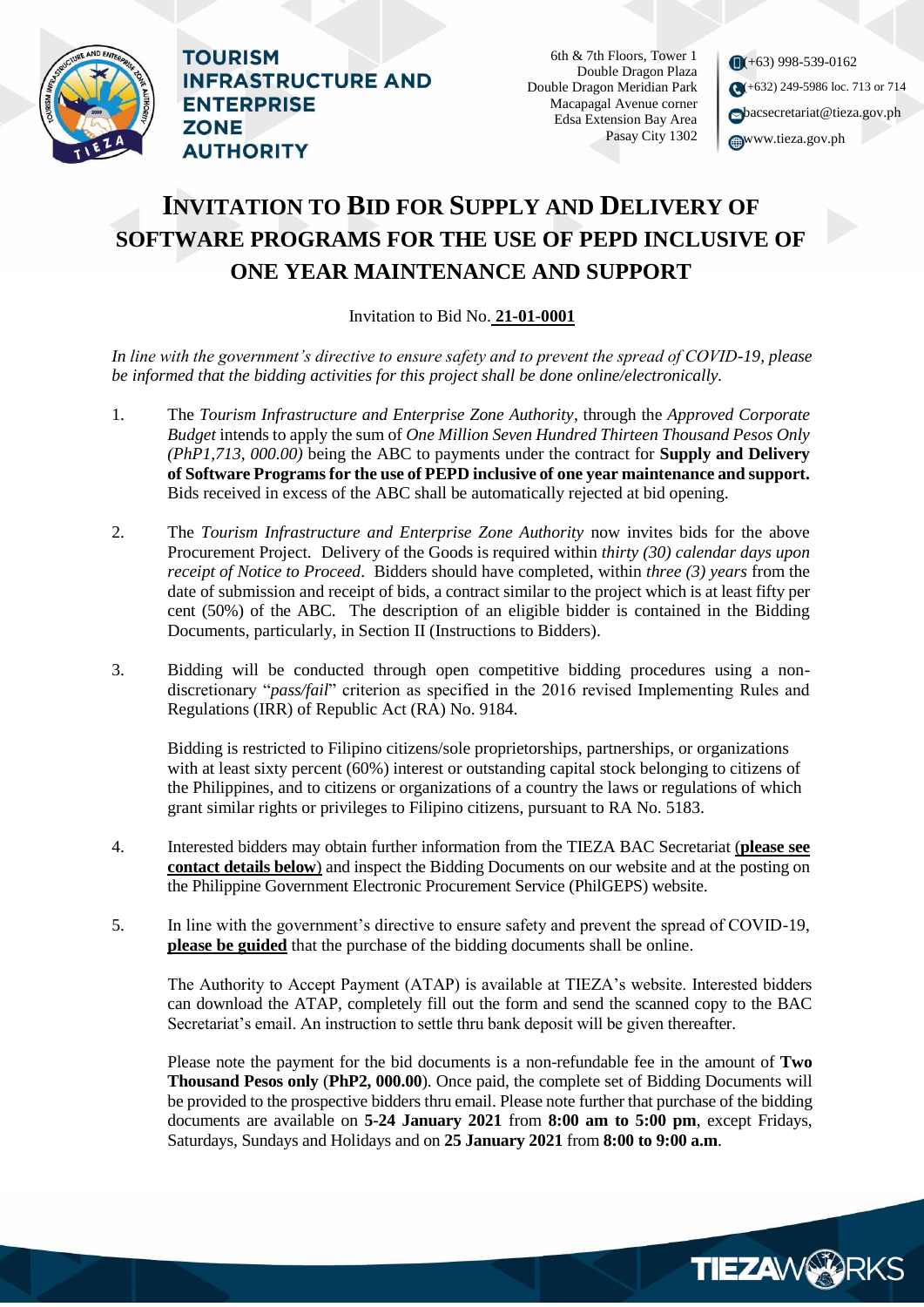Bidders who will buy the bidding documents shall deposit the amount in either one of the following TIEZA bank accounts:

Account Name: TIEZA Development Bank of the Philippines (DBP) Account #: 0405-018676-030 (Makati Branch) Land Bank of the Philippines (LBP) Account #: 1782-1046-47 (Pasong Tamo Branch)

The deposit slip shall be kept and a scanned copy shall be sent to tieza.bacsecretariat@gmail.com.

It may also be downloaded free of charge from the website of the Philippine Government Electronic Procurement System (PhilGEPS) and the website of the Procuring Entity*,* provided that bidders shall pay the applicable fee for the Bidding Documents not later than the submission of their bids.

- 4. The *Tourism Infrastructure and Enterprise Zone Authority* will hold a Pre-Bid Conference<sup>1</sup> on **13 January 2021 10:00 a.m.** through video conferencing or webcasting *via Microsoft Teams,*  which shall be open to prospective bidders. Interested bidders may contact TIEZA BAC Secretariat at this electronic mail (e-mail) address, tieza.bacsecretariat@gmail.com, for details.
- 5. Bids must be duly received by the BAC Secretariat through soft copy *sent* online or electronic submission as indicated below, on or before **25 January 2021 9:30 a.m.** Late bids shall not be accepted.
- 6. All Bids must be accompanied by a bid security in any of the acceptable forms and in the amount stated in **ITB** Clause 14.
- 7. Bid opening shall be on **25 January 2021 10:00 a.m.** via *Microsoft Teams.* Bids will be opened in the presence of the bidders' representatives who choose to attend the activity.
- 8. Bidders shall submit their archived/compressed **in a document folder and passwordprotected** online bid proposals (Financial and Technical folders) in **TWO (2) separate emails** reflecting the name of the project

## **Please indicate the following in the email subject:**

1

- **Name of the Project/TECHNICAL PROPOSAL**
- **Name of the Project/FINANCIAL PROPOSAL**

on or before **25 January 2021 9:30 a.m.** to the TIEZA BAC Secretariat through a soft copy sent via e-mail to [tiezabac.online@gmail.com,](mailto:tiezabac.online@gmail.com) provided that it complies with the following conditions:

i. It should be in a clear .PDF/.IMG/.JPG/.TIFF/.GIF/.PNG format with the **password provided by their authorized representatives** to the members of the Bids and Awards Committee **during the opening** of bids through video conferencing via Microsoft Teams.;

ii. It is arranged accordingly based on the Eligibility Checklist using standard file name.

**TIEZAW@RKS** 

iii. The documents should sent as raw file. Submission of documents through Google drive or similar application is not allowed.

<sup>&</sup>lt;sup>1</sup> May be deleted in case the ABC is less than One Million Pesos (PhP1,000,000) where the Procuring Entity may not hold a Pre-Bid Conference.